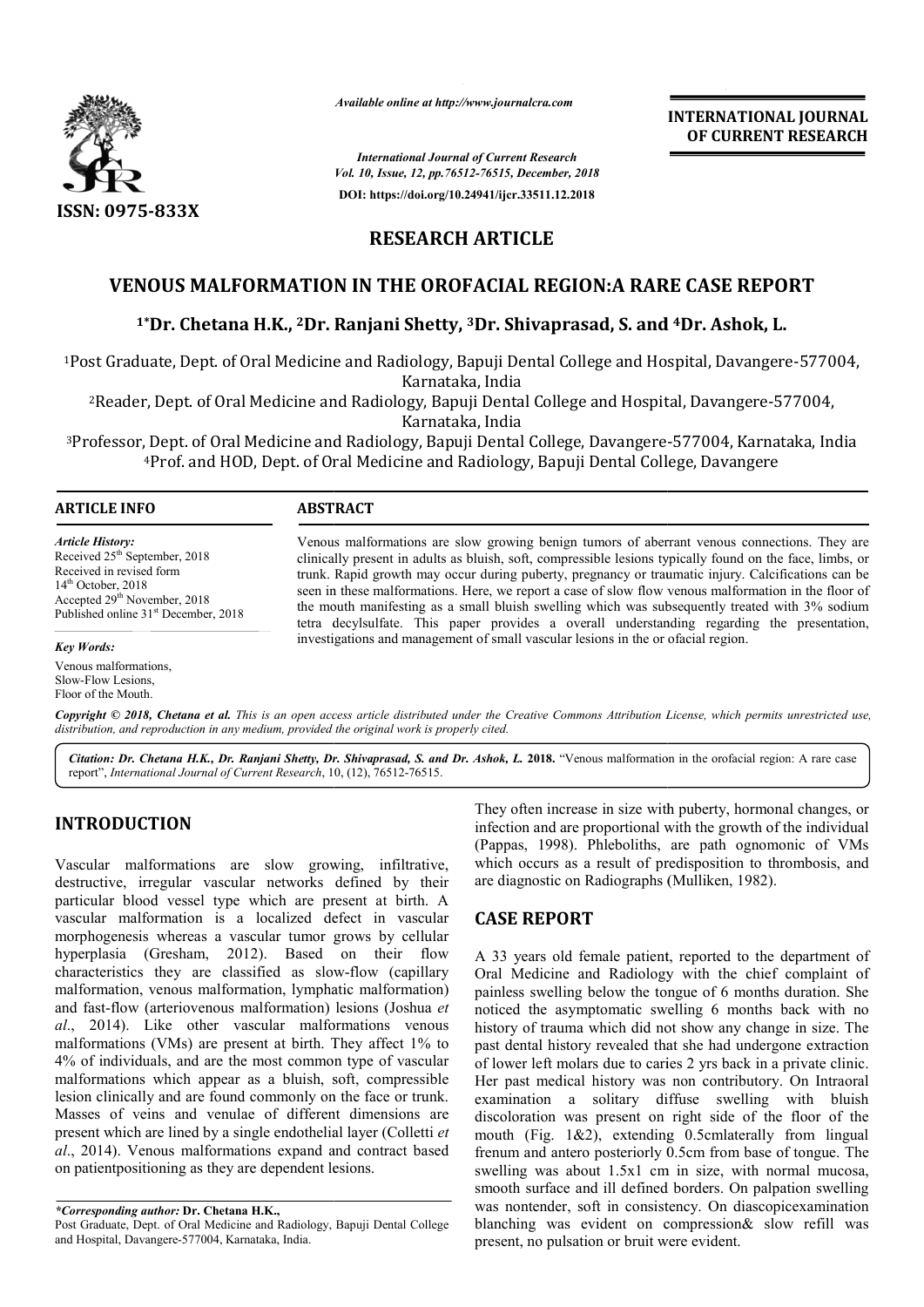

**Fig. 1. and Fig. 2. . Asolitary Bluish purple swelling on the floor of the mouth**



**Fig. 3. Occlusal radiograph revealing no calcifications & pleboliths** 

Partial ankyloglossia was seen. Grade 1 gingival recession was present in 31,41, due to high labial frenal attachment, there was missing 18,28,36,37, & 48and root stump in relation to 12. Crowding was seen in the lower anterior region with attrition of 31and 41 and stains & calculus were evident. Salivary flow was adequate with normal duct orifices. Cosidering all the features a provisional diagnosis of vascular anomaly of the floor of mouth was considered with differential diagnosis of Venous malformation and hemangioma was given.

**Investigations and Diagnosis:** Routine blood investigations showed normal values, mandibular occlusal cross sectional radiograph (Fig. 3) showed no calcifications. Ultrasonography of floor of the mouth (Fig. 4) showed Ill defined hypoechoic areas with multiple thin walled cystic lesion in the inferior surface of tongue and floor of the mouth on the right side with vascularity on color Doppler suggestive of slow flow venous malformation on the inferior surface of the tongue. A final diagnosis of slow flow venous malformation on the floor of the mouth was made. Patient was treated with sclerotherapy by intralesional injection of 3.5ml of 3% sodium tetradecyl sulfate (Setrol) (an anionic surfactant used as a sclerosing agent IV injection which causes irritation to the intima of vein wall so that vein is permanently occluded by the development of fibrosis in the wall of the compressed vein).



 **Fig. 4. Ultrasound of floor of the mouth showing Ill defined multiple thin walled cystic lesion noted in the inferior surface of tongue on the right side with vascularity on colour Doppler** Fig. 4. Ultrasound of floor of the mouth showing Ill<br>multiple thin walled cystic lesion noted in the inferior<br>of tongue on the right side with vascularity on colour Do

Reduction in the size of the swelling was observed. Patient was asked to review after 15 days for  $2<sup>nd</sup>$  dose of injection and is under follow up.

#### **DISCUSSION**

Vascular malformations are the result of errors of vascular development between the 4th and 6th weeks of gestation and are clearly distinct from hemangiomas, which are benign tumours with endothelial proliferation rather than the abnormal vascular morphogenesis seen in vascular malformations (Sinny Goel et al., 2015; Takahashi et al., 1994). Vascular malformations are always present at birth and enlarge in proportion to the growth of the child. They do not in volute and remain present throughout the patient's life (Lane *et al.*, 2000). In 1982, Mulliken and Glowacki gave a classification of vascular birthmarks, and grouped them into two major categories: hemangiomas and malformations. The updated International Society for the Study of Vascular Anomalies/biologic classification classified vascular birthmarks into vascular tumors and vascular malformations (Garzon et al., 2007; Manjunath et al., 2014). A vascular malformation was divided as slow-flow (i.e., capillary, lymphatic, or venous) or fast-flow (i.e., arterial) lesions. When cular malformations are the result of errors<br>dopment between the 4th and 6th weeks of g<br>clearly distinct from hemangiomas, which<br>burs with endothelial proliferation rather than t ons are always present at birth and enlarge in<br>to the growth of the child. They do not in volute<br>present throughout the patient's life (Lane *et al.*, en and Glowacki gave a classification of and grouped them into two major<br>nas and malformations. The updated<br>for the Study of Vascular<br>classification classified vascular<br>ar tumors and vascular malformations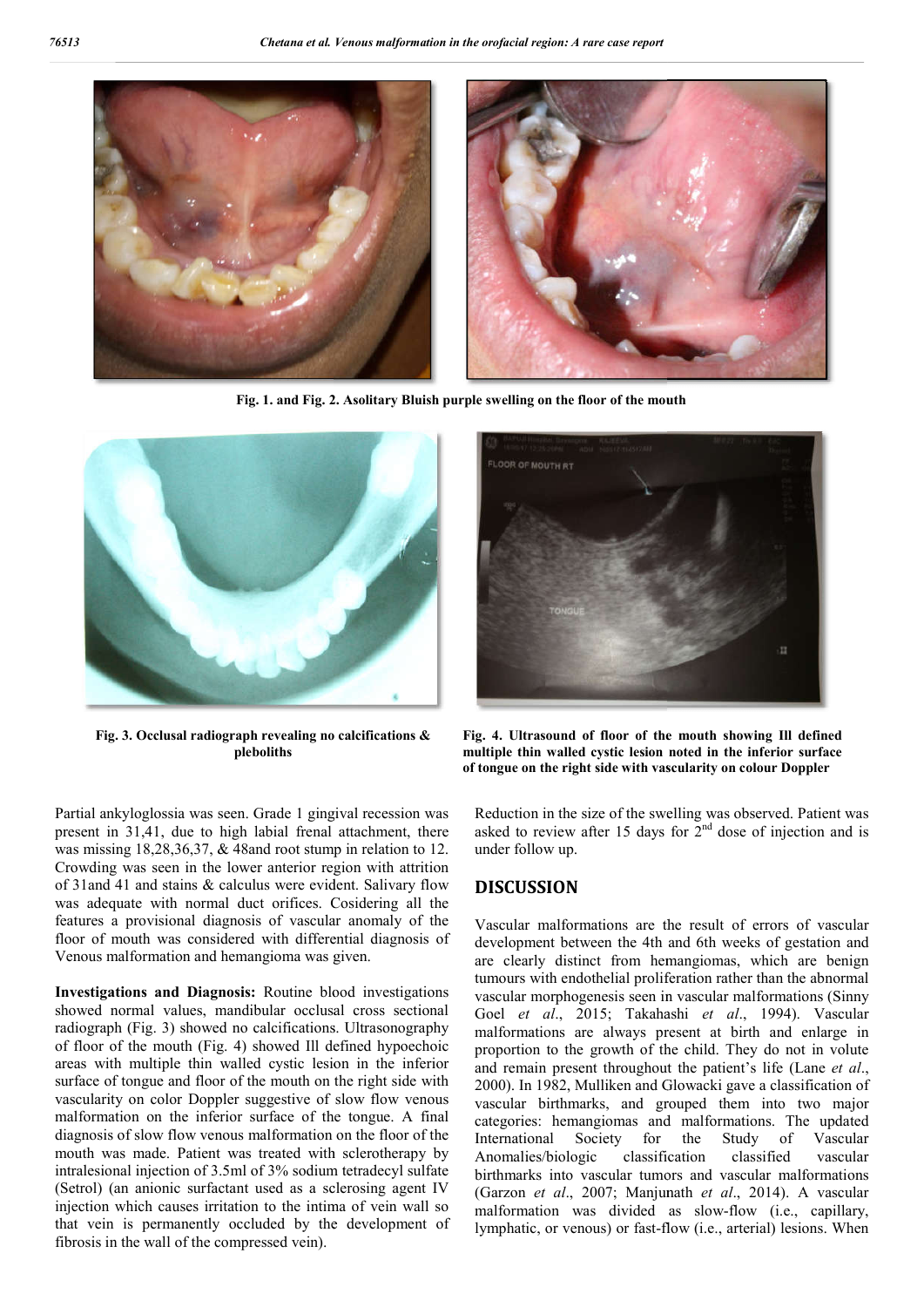combinations of these were seen, the malformation were called an arteriovenous malformation (AVM), lymphaticovenousmalformation (LVM), or capillary-lymphatico-venous malformation (CLVM) (Manjunath *et al*., 2014). One of the most common vascular malformations is Venous malformation. They are post-capillary lesions and have no arteriovenous (AV) shunts thus they exhibit a low flow rate. They demonstrate life long growth which is proportional with the body, and do not regress spontaneously. The incidence of venous malformation is approximately 1:5,000-10,000; among which approximately 40% of them occur in the head and neck regions (Buckmiller *et al*., 2010; Jia Wei Zheng *et al*., 2013). The venous malformation is speculated to be caused by developmental defects of the venous system. Its pathogenesis is not clear. In some patients with venous malformation syndrome (such as blue rubber bleb nevus syndrome) TIE2 receptor mutation was seen (Jia Wei Zheng *et al*., 2013; Boon *et al*., 2004). Autosomal dominant inheritance related to mutation of the 9P locus was seen in Familial venous malformation (Jia Wei Zheng *et al*., 2013; Boon *et al*., 1994). Somatic mutations in angiopoietin receptor gene TEK was considered in various single or multiple venous malformations which led to loss of TIE2 receptor function (Jia Wei Zheng *et al*., 2013; Limaye *et al*., 2009), and up regulated expression of other vascular endothelial growth factors such as βTGF and βFG Fin creased the severity of the lesion (Jia Wei Zheng *et al*., 2013; Pavlov *et al*., 2009). The expression of matrix metalloproteinase-9 was increased in intramuscular venous malformations, which suggested that venous malformations while expanding slowly have the capability for invasive growth and angiogenesis. The presence of Progesterone receptors in venous malformations, is considered to be one of the reasons for the rapid increase in the number of lesions when hormonal changes occur (Jia Wei Zheng *et al*., 2013; Mavrikakis *et al*., 2009). Histologically may be ectatic or micro-venular. As a result of stasis in these low-flow lesions calcification and formation of phleboliths occur through dystrophic calcification of thrombi. The thrombus when infected can cause pain and tenderness (Jia Wei Zheng *et al*., 2013).

Venous malformations can be located superficial or deep, in single or multiple anatomical sites. The cheek, neck, eyelids, lips, tongue, soft palate, parapharyngeal space, and floor of the mouth are the commonly affected sites. The color of the skin or mucous membrane may be normal or appear blue or dark purple. It has illdefined boundary, and the lesion is soft, compressible and phlebolith can be palpated occasionally (Jia Wei Zheng *et al*., 2013). When located superficially Venous malformations can be noted at birth . Deep intramuscular VMs are not seen at all. There are no symptoms when the lesion is small. Deformities of the face, lips, or tongue and functional disorders can occur when the lesion increases in size. In cases of trauma, secondary infection, abrupt hemorrhage of the lesions, or changes in hormonal levels can lead to pain, swelling, and even bleeding (Mavrikakis *et al*., 2009). Venous malformations in parapharyngeal space, tongue, and soft palate may be accompanied with swallowing, speech, and airway problems. Venous malformations can also occur within muscles (such as the temporal muscle, masseter muscle and tongue muscle), which are known as intramuscular venous malformations. Some lesions in the pterygopalatine fossa and infratemporal fossa are difficult to detect when in the early stages of development (Jia Wei Zheng *et al*., 2013). The best diagnostic scans include ultrasound (US), CT, MRI.CT scans are not good imaging modality for Vascular Malformations

(Jia Wei Zheng *et al*., 2013). The two noninvasive imaging techniques that are most useful in the examination of vascular malformations are MR imaging and sonography. MRI using STIR and T2 weighted fat suppression without contrast is always completely diagnostic in defining the Venous Malformation (Jia Wei Zheng *et al*., 2013). When the physical examination and clinical history are diagnostic or highly suggestive of a vascular malformation, the most important feature to be known is whether the lesion is a high- or lowflow vascular malformation. Most information needed to examine the lesion is available from a combination of T1 weighted, fat-saturated T2-weighted, and gradient- echo (flowweighted) MR images. Gadolinium-enhanced images have been said to be helpful in differentiating between low-flow vascular malformations such as lymphangiomas and venous malformations (Lane F. Donnelly *et al*., 2000). MRI demonstrates an intermediate T1-weighted signal, and markedly hyper-intense T2-weightedand STIR signals. A "bunch-of-grapes" configuration with septations is characteristic (Sinny Goel, 2015).

In T2-weighted images, venous malformations can appear as "venous lakes" (Jia Wei Zheng *et al*., 2013). Occasionalflow voids corresponding to phleboliths are the additional featuresdetermined (Sinny Goel *et al*., 2015). According to the features of the draining veins, venous malformations are divided into four types (Puig, 2005) Type I, isolated malformation without venous drainage; Type II, malformation with drainage into normal veins: Type III, malformation with drainage into dilated veins; and Type IV, dysplastic venous ectasia (Jia Wei Zheng, 2013; Puig *et al*., 2005). Sonography is useful in examining soft-tissue masses that are suggestive of hemangiomas or vascular malformations (Lane F. Donnelly *et al*., 2000). Vessel density on Dopplersonography has been used in differentiating other types of masses from vascular malformations (Lane F. Donnelly *et al*., 2000). The Doppler characteristics of vascular malformations are helpful in differentiating low- from high-flow vascular malformations by evaluating the blood flow, velocity, and vessel resistance together with surrounding morphology. Hemangioma Color Doppler ultrasound reveals hypoechoic lesion with intermittent color picking and show a high peak arterial doppler shift whereas venous malformations show the features of slow flow lesions and needle placement during percutaneous sclerosis can also be guided by sonography (Lane F. Donnelly *et al*., 2000; Donnelly *et al*., 1999). Other potential imaging sequences that have been advocated as useful in the evaluation of vascular malformations include MR angiography, venography, and lymphangiography (Lane F. Donnelly *et al*., 2000). In the above case we considered the differential diagnosis of hemangioma which are usually present at birth and can be diagnosed by 1 year,they show rapid growth until 6-8 months and in volute by 5-9 years of age. The important signs for the diagnosis of hemangiomas include detection of disappearance of the blood on finger pressure and appearance of blood after removal of finger pressure. A deep hemangioma presents with an overlying bluish tint. Venous malformations are present at birth but often not diagnosed until the second decade of life. Venous malformations show slow growth throughout life with increase in response to infection, trauma, or hormonal fluctuation and they do not in volute. The overlying skin may appear normal or possess a bluish discoloration. Venous Malformations are compressible whereas an Arteriovenous Malformation will be warm on palpation, pulse or thrill will be palpable due to its high